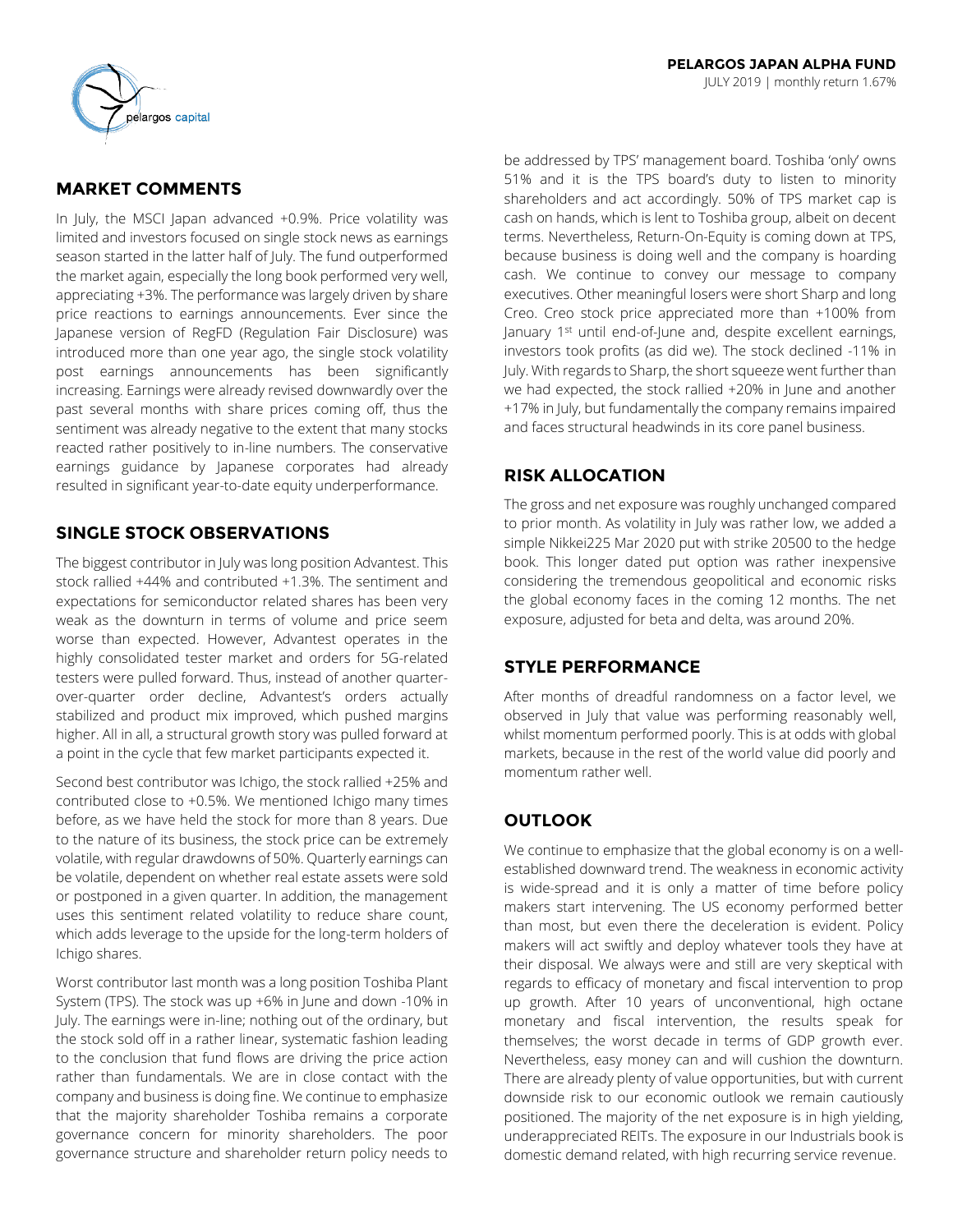

## **PELARGOS JAPAN ALPHA FUND**

JULY 2019 | monthly return 1.67%

# **FUND CHARTS AND FACTS**



#### **TOP 5 GROSS POSITIONS**

| Nomura TOPIX ETF                           | Beta (ex-ante)         |
|--------------------------------------------|------------------------|
| Ichigo Hotel REIT Investment C             | Sharpe Ratio           |
| Taihei Dengyo                              | Sortino Ratio          |
| Maeda Road Const                           | <b>Sterling Ratio</b>  |
| Canadian Solar Infrastructure Fund Ord Shs | Max Drawdown (monthly) |

#### **TOP 5 MOVERS**

| Canadian Solar Infrastructure Fund Ord Shs |       | Max Drawdown (monthly)                          | $-8.4%$              |           |  |
|--------------------------------------------|-------|-------------------------------------------------|----------------------|-----------|--|
|                                            |       | Annualized Return                               |                      | 3.4%      |  |
| <b>TOP 5 MOVERS</b>                        |       |                                                 |                      |           |  |
| Advantest Corp                             | 1.27% | <b>SECTOR EXPOSURES (IN PERCENT)</b>            |                      |           |  |
| Ichigo Group                               | 0.47% | suo-<br>Shor                                    |                      | aross     |  |
| Metawater                                  | 0.23% |                                                 | $\frac{1}{\sqrt{2}}$ |           |  |
| Nomura Research                            | 0.22% | Consumer Discretionary<br>$\mathcal{R}$<br>$-7$ |                      | 14        |  |
| Tokyo Ohka Kogyo                           | 0.21% | Consumer Staples<br>$3 - 16 - 14$               |                      | 19        |  |
|                                            |       | Energy                                          | $\Omega$             | $\bigcap$ |  |
|                                            |       |                                                 |                      |           |  |

#### **TOP 5 SHAKERS**

| Toshiba Plant Sy | $-0.49%$ |
|------------------|----------|
| Sharp Corp       | $-0.26%$ |
| Creo             | $-0.20%$ |
| Kikkoman Corp    | $-0.19%$ |
| Zozo Inc         | $-0.17%$ |

#### **FUND FACTOR**

|                        | Long   | Short          |
|------------------------|--------|----------------|
| Price to Earnings (PE) | 17.5   | 22.2           |
| EV/EBITDA              | 11.8   | 13.9           |
| Price to Book (PB)     | 1.9    | 3.3            |
| Dividend Yield         | 2.9    | 2.1            |
| EV/IC                  | 1.1    | 3.1            |
| 1 month momentum       | 3.7    | 1 <sub>0</sub> |
| 12-1 month momentum    | $-0.2$ | $-15.8$        |

#### **FUND PERFORMANCE\* GENERAL STATISTICS**

| Month to date performance     | 1.54%  | % Return long book  |
|-------------------------------|--------|---------------------|
| Year to date performance      | 4.68%  | % Return short book |
| Inception to date performance | 45.49% | # Long stocks       |
| *based on share class B EUR   |        | # Short stocks      |

#### **FUND FACTS\***

| Fund size in mln FUR | 95.85  | # Up days / Down days |
|----------------------|--------|-----------------------|
| Fund size in mln USD | 106 72 | Turnover as % NAV     |
| Firm size in mln FUR | 202.44 |                       |
| Firm size in mln USD | 22539  | 200%                  |

### **RISK STATISTICS**

| Net Exposure                              | 34%     |
|-------------------------------------------|---------|
| Gross Exposure                            | 153%    |
| Volatility (ex-ante; 3 months daily data) | 5.1%    |
| Beta (ex-ante)                            | 0.13    |
| Sharpe Ratio                              | 0.51    |
| Sortino Ratio                             | 0.88    |
| <b>Sterling Ratio</b>                     | 0.41    |
| Max Drawdown (monthly)                    | $-8.4%$ |
| Annualized Return                         | 34%     |

#### **SECTOR EXPOSURES (IN PERCENT)**

| Ichigo Group         | 0.47%    |                            | Long | Short    |                   | Gross    |
|----------------------|----------|----------------------------|------|----------|-------------------|----------|
| Metawater            | 0.23%    |                            |      |          | $rac{\vec{v}}{2}$ |          |
| Nomura Research      | 0.22%    | Consumer Discretionary     | 8    | $-7$     |                   | 14       |
| Tokyo Ohka Kogyo     | 0.21%    | Consumer Staples           | 3.   | $-16$    | $-14$             | 19       |
|                      |          | Energy                     | 0    | $\Omega$ | $\bigcap$         | $\Omega$ |
| <b>TOP 5 SHAKERS</b> |          | Financials                 |      | $-3$     | $\Omega$          |          |
| Toshiba Plant Sy     | $-0.49%$ | Health Care                |      | $\Omega$ | $\overline{z}$    |          |
| Sharp Corp           | $-0.26%$ | Industrials                | 30   | -8       | 22                | 38       |
| Creo                 | $-0.20%$ | Information Technology     | 13   | $\Omega$ | 13                | 13       |
| Kikkoman Corp        | $-0.19%$ | <b>Materials</b>           | 5    | $-1$     | $\overline{4}$    | 6        |
| Zozo Inc             | $-0.17%$ | Real Estate                | 26   | $-8$     | 19                | 34       |
|                      |          | Telecommunication Services | 0    | $\Omega$ |                   | ∩        |
|                      |          |                            |      |          |                   |          |

| <b>GENERAL STATISTICS</b> |       |
|---------------------------|-------|
| % Return long book        | 2.97% |
| % Return short book       | 2.12% |
| # Long stocks             | 50    |
| # Short stocks            | 23    |
| % Long stocks 1           | 66%   |
| % Short stocks 1          | 35%   |
| # Up days / Down days     | 13/10 |
| Turnover as % NAV         | 35%   |